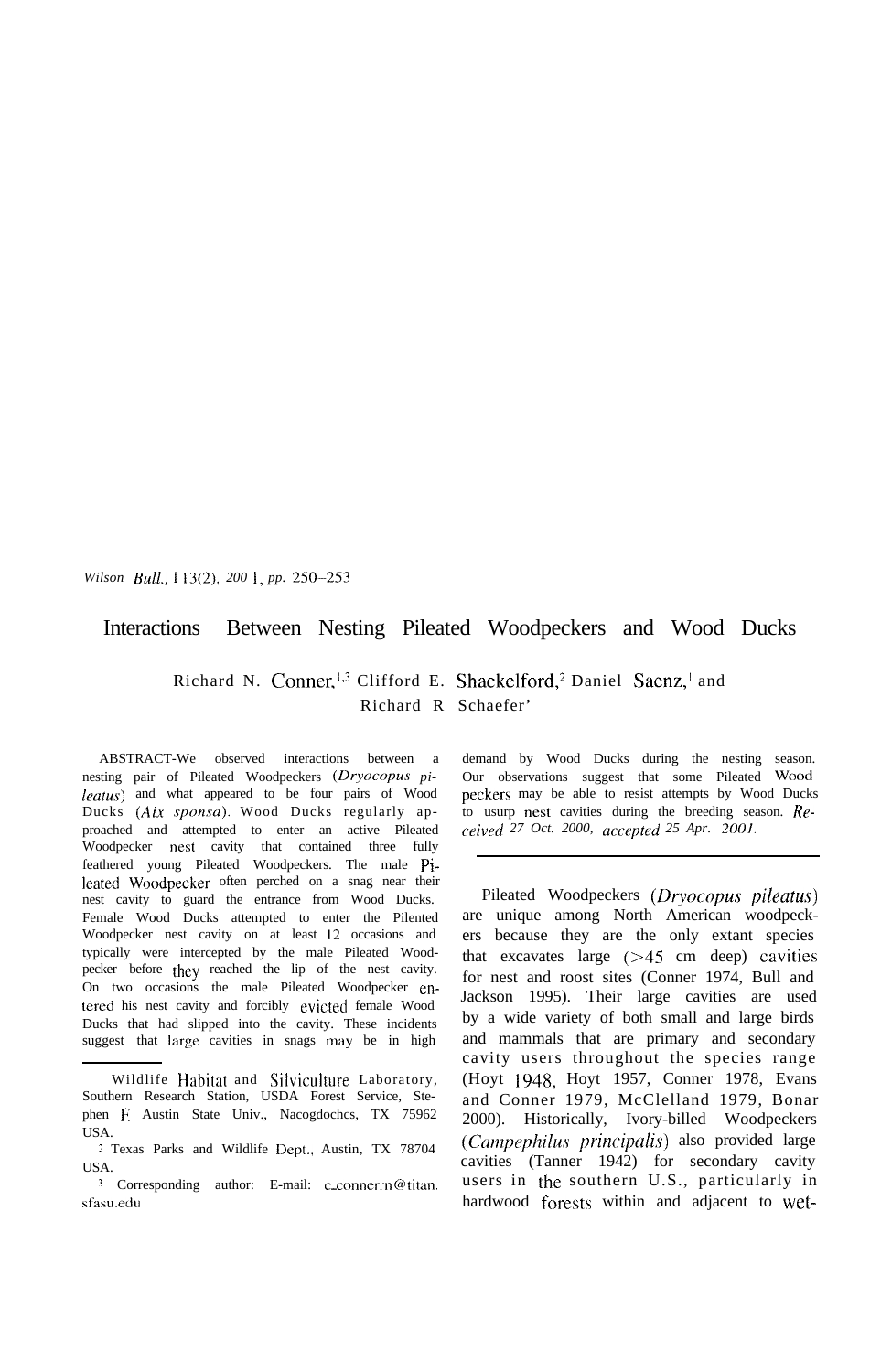$\mathfrak s$  $\bar{z}$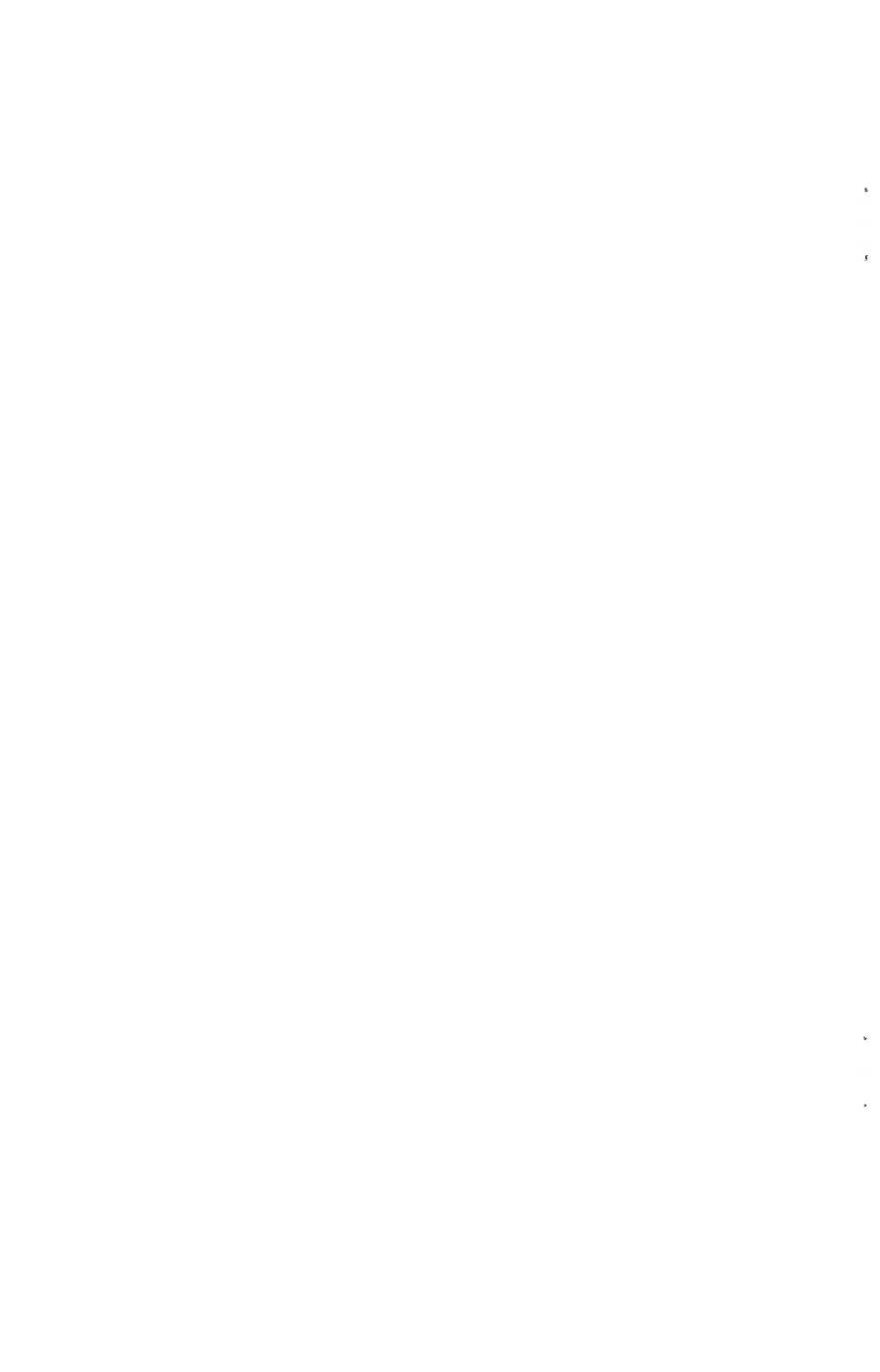lands. Ivory-billed Woodpeckers, however, probably now are extinct (U.S. Fish and Wildlife Service 1980, Lammertink and Estrada 1995).

Demand for large cavities has the potential to cause secondary cavity users to compete with Pileated Woodpeckers for the cavities the woodpeckers excavate. Conner (1973) observed an interaction where an Eastern Screech-Owl *(Otus asio)* displaced a pair of Pileatcd Woodpeckers that were attempting to nest in a snag in Virginia. Pileated Woodpeckers appear to tolerate the presence of some potential cavity competitors, particularly smaller species, and there are reports of Northern Flickers *(Colaptes auratus)*, Redbreasted Nuthatches (Sitta canadensis), and Mountain Chickadees *(Poccile gamheli)* simultaneously nesting in the same snags as Pileated Woodpeckers, but in different cavities (Hoyt 1948, McClelland and McClelland 1999). However, a Pileated Woodpecker was observed driving a Northern Flicker away from its nest cavity (J. T. Tanner in Hoyt 1957). Pileated Woodpeckers also have been reported to remove young and nest material of Eastern Bluebirds (Sialia sialis) from a cavity the woodpeckers used during a previous breeding season, further enlarge the cavity chamber, and subsequently use the cavity for a second nesting season (Baird et al. 1875).

The Wood Duck (Aix sponsa), a large secondary cavity user, requires large cavities for nesting (Bellrose et al. 1964, Ryan et al. 1998) and regularly uses Pileated Woodpecker cavities (Kilham 1979, Bull and Jackson 1995). Bellrose et al. (1964) and Ryan ct al. (199X) noted that Wood Ducks achieve higher nest success in cavities that are high above the ground, likely because of lower predation risk. Pileated Woodpcckcr cavities typically are IO-20 m above the ground (Conner et al. 1975) and thus may be highly attractive to Wood Ducks as potential nest sites. Wood Ducks also are known to nest in Red-cockaded Woodpecker (Picoides borealis) cavities that have been enlarged by Pileated Woodpeckers (Conner et al. 1997). Observations of potentially competitive interactions between Pileated Woodpcckcrs and other cavity users are rare, likely because of the wariness of the large woodpeckers around their **nest** site (RNC pcrs. obs.).

During 20 h of observation over seven separate days between 24 April and 5 May 1996, we observed Wood Ducks (four male and four female Wood Ducks were present) attempting to usurp a Pileated Woodpecker nest cavity that contained three woodpecker nestlings. The cavity was located in a 60-cm dbh, 25-m loblolly pine *(Pinus taeda)* snag within a nearly pure stand of loblolly pines **on** the Stephen E Austin Experimental Forest (3 I" 29' N, 94" 47' W) in southern Nacogdoches County, Texas. Most major limbs were still present on the **snag** and the nest cavity had been excavated about 10 m above the ground, where the bole was 52 cm in diameter. The Pileated Woodpecker nest tree was 450 m from relatively permanent water in a small stream. Other ephemeral streams were about 300 m from the nest tree.

During our observations female Wood Ducks typically perched with their mates in the vicinity (50 m) of the Pileated Woodpecker nest tree, and flew toward the woodpecker nest cavity as the Pileated Woodpeckers left to obtain food to provision their nestlings. In 10 of I 1 instances, as a female Wood Duck approached the nest cavity, the male Pileated Woodpecker intercepted the Wood Duck within 1 m of the cavity entrance, before it could enter the cavity. When intercepting female Wood Ducks, the male Pileated Woodpecker often vocalized a short duration "kuk, kuk, kuk, kuk, kuk" (High call, Kilham 1959; "Wok" call, Short 1982) that decreased in volume and frequency as the call ended. This vocalization usually is associated with excitement or alarm (Kilham 1959). During one instance, both the male and female woodpecker simultaneously intercepted a female Wood Duck and prevented her from entering the cavity. **On two** other occasions the male Pileated Woodpecker, while inside the nest cavity, pecked at an approaching female Wood Duck as it flew to within S-IO **cm of** the entrance.

During 4 h of our observations, the male Pileated Woodpecker perched in the same position on a snag about 20 m distant from his nest cavity and attentively followed the aerial movements of Wood Duck pairs. It was from this perch that he typically flew to intercept an approaching Wood Duck. During the 2-wk period when we observed the nest cavity, at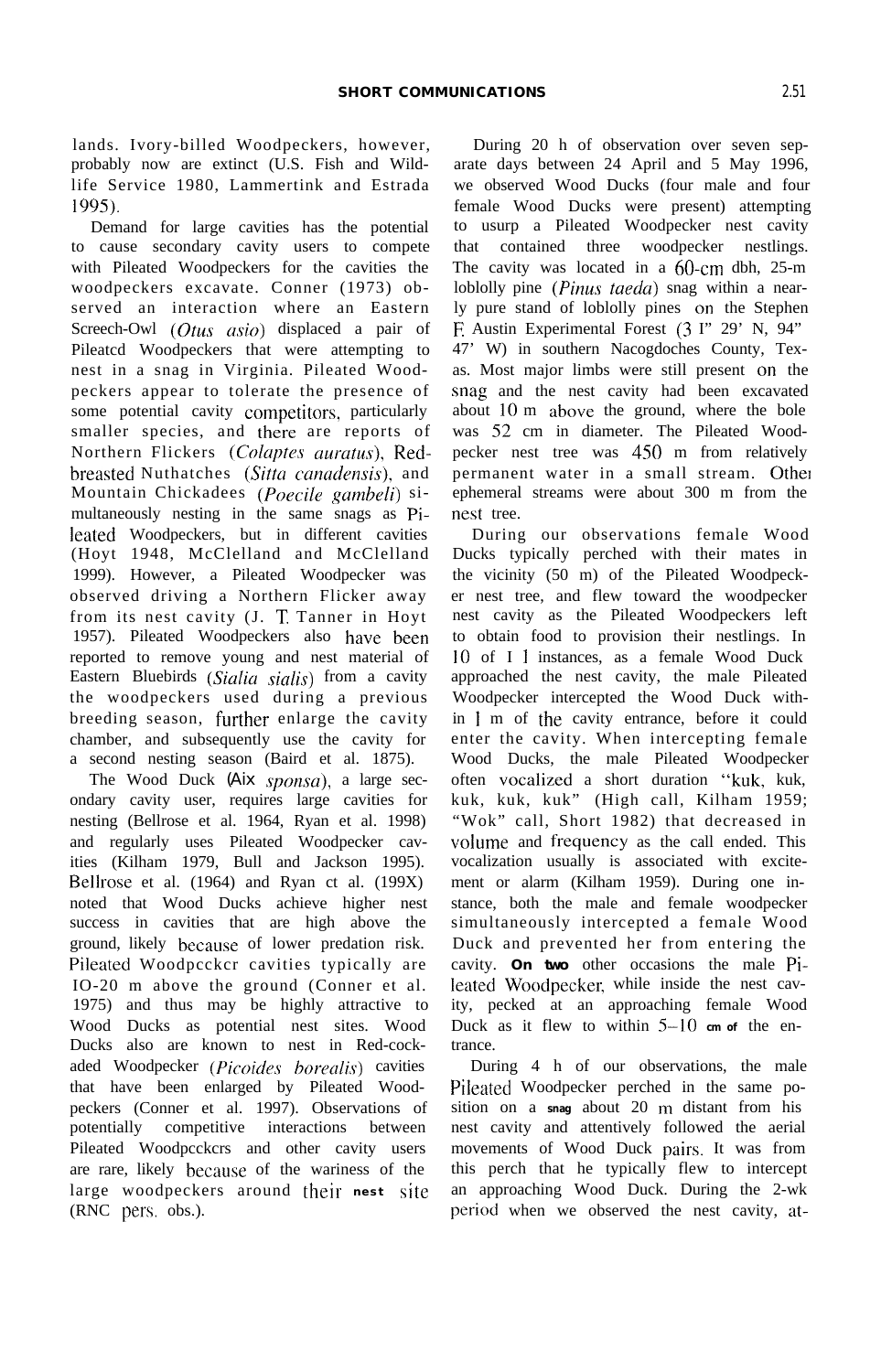**tempts to usurp the cavity appeared to intensify and the male** Pileated Woodpecker often guarded **the** nest from inside the nest cavity.

On two occasions a fetnale Wood Duck successfully entered the Pileated Woodpecker nest cavity while it contained three Pileated Woodpecker nestlings. We did not see the Wood Duck enter the cavity in the first instance. We had been observing the cavity for approximately 1 h on 26 April 1996 without seeing any adult Pilcated Woodpeckers around the nest cavity. Five Wood Ducks wet-e perched in live pines within 40 m of the cavity tree. When the tnale Pileated Woodpecker returned to the nest cavity to feed the three nestlings, it appeared very agitated while perching at the cavity entrance. The male fanned its tail feathers and erected its red crest feathers and repeatedly peered inlo the cavity by quickly inserting its head and withdrawing it. After 5 min of peering into the cavity, the tnale Pileated Woodpecker entered the cavity and we heard what we interpreted as sounds of him pecking something in the cavity, with his bill occasionally striking the side of the nest chamber. After S-1 0 s of scuffling and pecking sounds frotn within the cavity, a female Wood Duck emerged at the entrance and flew away. The female Wood Duck had been in the Pilcated Woodpecker cavity with three fully feathered Pileatcd Woodpecker nestlings for at least 1 h prior to the tnale woodpecker's return.

On the morning of 27 April 1996, a fetnale Wood Duck again successfully entered the Pileated Woodpecker nest cavity as we watched. She flew inside the cavity so quickly that the male Pileated Woodpecker, perched on his "guard snag," was unable to intercept the Wood Duck before she entered the cavity. This time the male Pilcatcd Woodpecker entered the nest cavity within 2 s of the Wood Duck's entrance and we again heard scuffling and pecking sounds for about IO s before the Wood Duck emerged and flew away. The male Pilcated remained in the cavity for severa1 tninutcs before he emerged and flew to his guard position on **the** nearby snag.

Between 2 and 4 May 1996, the three young Pileated Woodpeckers successfully fledged from the nest cavity. On 5 May 1996, four pairs of Wood Ducks were still in **the** vicinity of the Pileated Woodpecker cavity. One female Wood Duck repeatedly flew to the cavity entrance and perched **OII** the entrance lip for approximately I tnin while she peered into the cavity every 3-4 s. A tnale Wood Duck remained perched above the cavity on a lateral branch of the cavity tree while the fetnale examined the cavity. After 20 min of repeated brief visits to peer into the cavity, the fetnale Wood Duck entered and remained in the cavity for  $\vert$  h, after which our observation ceased.

These incidents **suggest** that large cavities **in snags on our study area may be in high** demand by Wood Ducks during the nesting season. Our **observations suggest that some** Pileatcd Woodpeckers tnay be able to resist attempts by Wood Ducks to usurp nest cavities during the breeding season.

## ACKNOWLEDGMENTS

We thank R. L. Bonar, E. L. Bull, and B. R. Mc-Clelland for constructive comments on an early draft of the manuscript.

## LITERATURE CITED

- BAIRD, S. F., **T. M.** BREWER, AND R. RIDGWAY. 1875. **A history of North American birds. Vol. 2. Little, Brown and Company, Boston, Massachusetts.**
- BELLROSE, F. C., K. L. JOHNSON, AND T. U. MEYERS. 1964. Relative value of natural cavities and nesting houses for Wood Ducks. J. Wildl. Manage. 2X: *66 l-676.*
- BONAR, R. L. 2000. Availability of Pilcated Woodpecker cavities and use by other species. J. Wildl. **Manapc. 64:52-59.**
- BULL, E. L. AND J. A. JACKSON. 1995. Pileated Wood**pecker** (Dryocopus pileatus). No. 14X in The birds of **North** America (A. Poole and **F** Gill, Eds.). Academy of Natural Sciences, Philadelphia, Penn**sylvania. and the Anxrican Ornithologists' Union, Washington. D.C.**
- *CONNI:K, Ii. N. 197.1.* **Screech Owl dihplnce nesting Pileatcd** Woodpeckers. Bird-Banding 44:316.
- CONNER, R. N. 1074. The Pileated Woodpecker. Wildl. **in North Carolina 3X:24.**
- CONNER, R. *N. 1078.* Snag management for **cavity nesting** birds. Pp. 120 128 *in* Management of **southern** forests for nongame birds (R. M. De-Graaf, Ed.). **U.S. For.** Serv. Gen. Tech. Rep. SE-**14.**

ť

- CONNER. R. N., R. G. HOOPER, H. S. CRAWFORD, AND  $H. S. Mossy.$  1975. Woodpecker nesting habitat **in** cut and uncut woodlands in Virginia. J. Wildl. **Manage.** 39:144-150.
- CONNER, **R. N..** D. C. RUDOI PH, D. SAENZ, AND R. **R. SCHAEFER.** 1997. Species using **Red-cockade Woodpecker** cavities in eastern Texas. Bull. Texas **Ornithol.** Soc. 30: **11-16.**